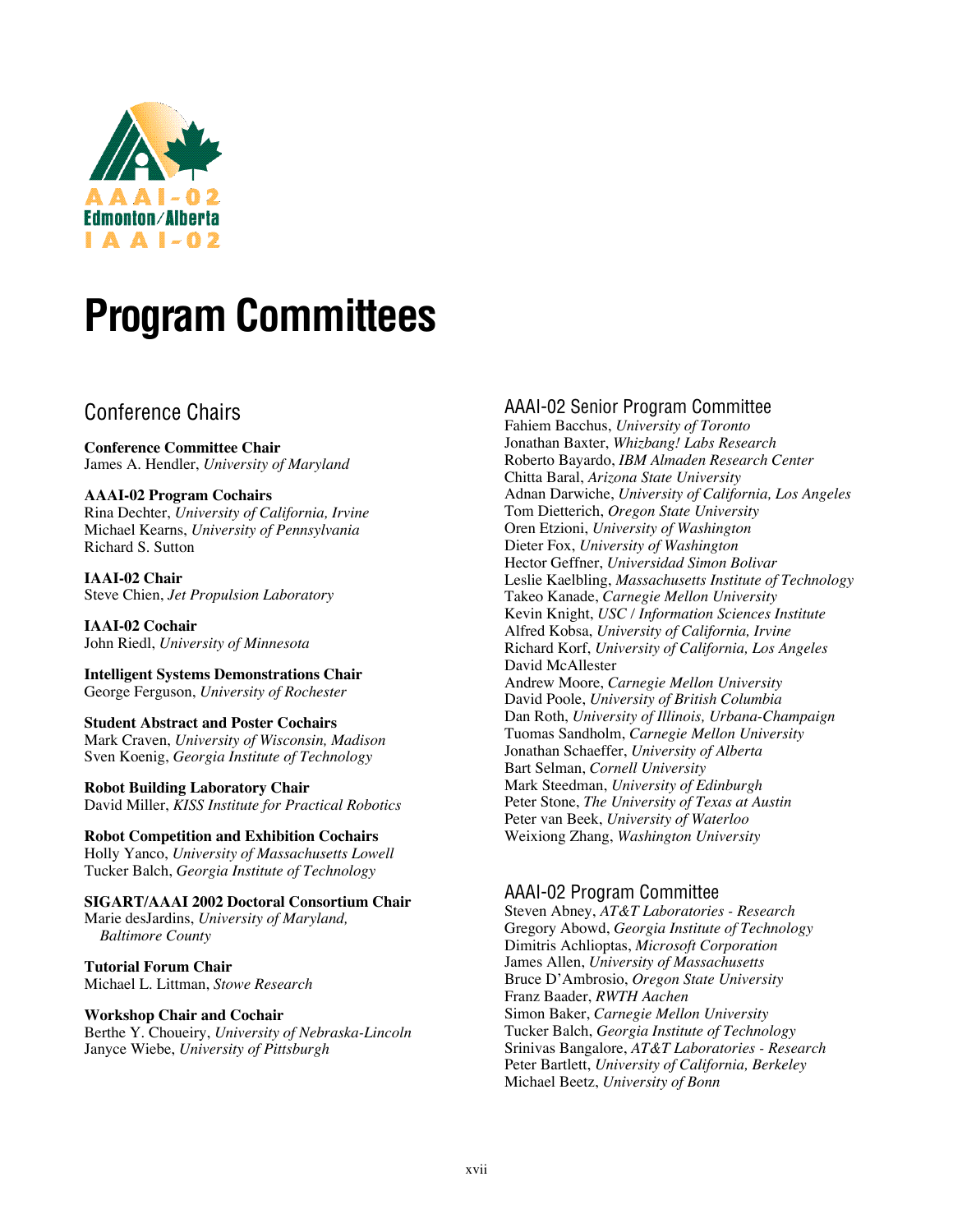Ramon Bejar, *Universitat de Lleida* Rachel Ben-Eliyahu-Zohary, *Ben-Gurion University* Salem Benferhat, *IRIT* Kristin Bennett, *Rensselaer Polytechnic Institute* Christian Bessiere, *LIRMM* Larry Birnbaum, *Northwestern University* Yngvi Bjornsson, *University of Alberta* Craig Boutilier, *University of Toronto* Justin Boyan, *NASA Ames Research Center* Ronen Brafman, *Ben-Gurion University* Christoph Bregler, *Stanford University* Wolfram Burgard, *University of Freiburg* Michael Buro, NEC Research Institute Marco Cadoli, *Università di Roma* Jamie Callan, *Carnegie Mellon University* John Canny, *University of California, Berkeley* Armedeo Cesta, *IP-CNR* Jennifer Chu-Carroll, *IBM T.J. Watson Research Center* Cristina Conati, *University of British Columbia* Walter Daelemans, *UIA-GER-CNTS* Robert Dale, *Macquarie University* Giuseppe De Giacomo, *Università di Roma – La Sapienza* Patrick Doherty, *Linkopings Universitet* Carmel Domshlak, *Ben-Gurion University* Marek Druzdzel, *University of Pittsburgh* Arthur Dubrawski, *Aethon, Inc.* Thomas Eiter, *Institute fuer Informationssysteme, TU Wien* Irfan Essa, *Georgia Institute of Technology* Boi Faltings, *Swiss Federal Institute of Technology (EPFL)* Ariel Felner, *Bar-Ilan University* Maria Fox, *University of Durham* Enrico Franconi, *University of Manchester* Ian Frank, *Future University – Hakodate* Nir Friedman, *Hebrew University* Markus Fromherz, *Xerox* Daniel Frost, *University of California, Irvine* Alfonso Gerevini, *DEA – University of Brescia* Carmen Gervet, *Imperial College* Lise Getoor, *Stanford University* Malik Ghallab, *LAAS – CNRS* Matthew Ginsberg, *On Time Systems, Inc.* Enrico Giunchiglia, *Università di Genova* Robert Givan, *Purdue University* Keith Golden, *NASA Ames Research Cent*er Carla Gomes, *Cornell University* Geoff Gordon, *CMU CALD* Amy Greenwald, *Brown University* Russell Greiner, *University of Alberta* Peter Haddawy, *Asian Institute of Technology* Eric Hansen, *Mississippi State University* Sanda Harabagiu, *University of Texas* Milos Hauskrecht, *University of Pittsburgh* Marti Hearst, *University of California, Berkeley* Joerg Hoffmann, *Institut fuer Informatik* Thomas Hofmann, *Brown University* Tad Hogg, *HP Labs*

Holger Hoos, *The University of British Columbia* Ian Horswill, *Northwestern University* Doug Howe, *Dell Labs* Hiroyuki Iida, *Shizuoka Univerisity* Tommi Jaakkola*, Massachusetts Institute of Technology* Mark Johnson, *Brown University* Andreas Junghann*s, University of Alberta* Froduald Kabanza, *University of Windsor* Hermann Kaindl, *Vienna University of Technology* Subbarao Kambhampati, *Arizona State University* Gal Kaminka, *Carnegie Mellon University* Sing Bing Kang, *Microsoft Corporation* Simon Kasif, *Boston University* Kalev Kask, *University of California, Irvine* Henry Kautz, *University of Washington* Roni Khardon, *Tufts University* Craig Knoblock, *Information Sciences Institute* Sven Koenig, *Georgia Institute of Technology* Michael Kohlhase, *Carnegie Mellon University* Daphne Koller, *Stanford University* Kurt Konolige, *SRI International* David Kortenkamp, *Metrica Inc., TRACLabs* Bhaskar Krishnamachari, *Cornell University* Philippe Laborie*, ILOG S.A.* John Lafferty, *Carnegie Mellon University* Terran Lane, *Massachusetts Institute of Technology* John Langford, *Carnegie Mellon University* Javier Larrosa, *Universitat Politecnica de Catalunya* Alon Lavie, *Carnegie Mellon University* Lillian Lee, *Cornell University* Kevin Leyton-Brown, *Stanford University* Vladimir Lifschitz, *University of Texas at Austin* Michael Littman, *Stowe Research* Inderjeet Mani, *The MITRE Corporation* Felip Manyà, *Universitat de Lleida* Dimitris Margaritis, *Carnegie Mellon University* Shaul Markovich, *Technion* Cindy Marling, *Ohio University* Fabio Massacci, *Università degli Studi di Trento* Mark Maybury, *The MITRE Corporation* Sheila McIlraith, *Stanford University* Raymond Mooney, *University of Texas* Martin Mueller, *University of Alberta* Remi Munos, *Ecole Polytechnique* Hector Munoz-Avila, *Lehigh University* Kevin Murphy, *University of California, Berkeley* Paliath Narendran, *University of Albany* Bernard Nebel, *Albert-Ludwigs-Universitaet* Tim Oates, *University of Maryland Baltimore County* Andrew Parkes, *CIRL* David Parkes, *University of Pennsylvania* Ronald Parr, *Duke University* Simon Parsons, *University of Liverpool* Dan Pelleg, *Carnegie Mellon University* Joseph Pemberton, *Veridian* David Pennock, *NEC Research Institute* Avi Pfeffer, *Harvard University* Aske Plaat, *Dutch Ministry of Finance*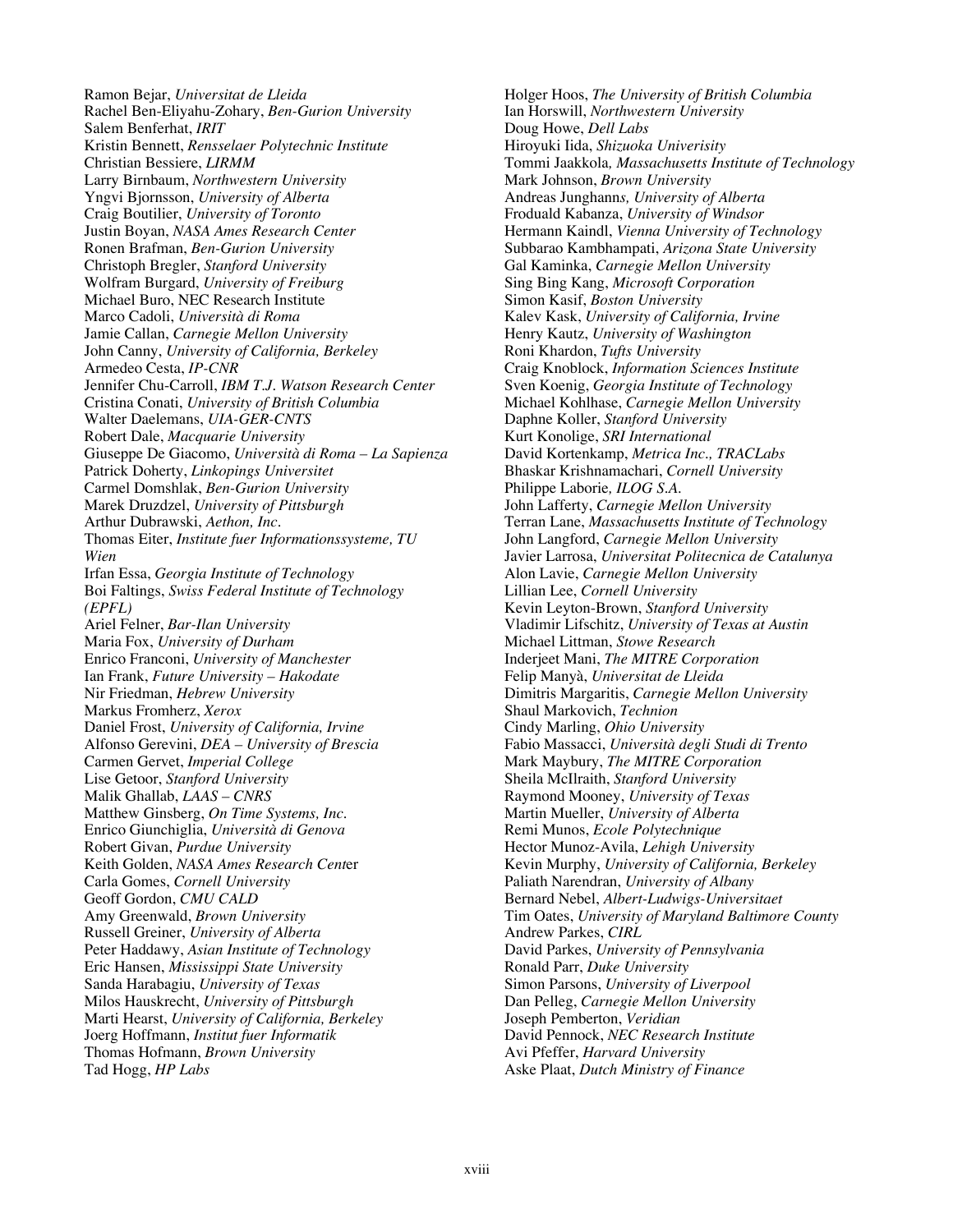Daniel Polani, *University of Lübeck* Dragomir Radev, *University of Michigan* Jochen Renz, *Vienna University of Technology* Jeff Rickel, *University of Southern California, Information Sciences Institute* Irina Rish, *IBM T.J. Watson Research Center* Amir Ronen, *Stanford University* Jeffrey Rosenschein, *Hebrew University* Francesca Rossi, *Università di Padova* Nicholas Roy, *Carnegie Mellon University* Thomas Schiex, *INRA (UBIA)* Carsten Schuermann, *Yale University* Dale Schuurmanns*, University of Waterloo* Eddie Schwalb, *Schwalb Research LLC* Fabrizio Sebastiani, *Consiglio Nazionale delle Ricerche* Steven Seitz, *University of Washington* Anup Kumar Sen, *Indian Institute of Management Calcutta* John Shawe Taylor, *University of London, Royal Halloway* Prakash Shenoy, *Kansas University* Jianbo Shi, *Carnegie Mellon University* Satinder Singh, *Syntek Capital* Bill Smart, *Washington University in St. Louis* Barbara Smith, *University of Huddersfield* David Smith, *NASA Ames Research Center* Tran Son, *New Mexico State University* Robert St. Amant, *North Carolina State University* Constantine Stephanidis, *Foundation for Research and Technology* Matthew Stone, *Rutgers University* Malcolm Strens, *QinetiQ* Gaurav Sukhatme, *University of Southern California* Subhash Suri, *University of California, Santa Barbara* Moshe Tennenholtz, *Stanford University* Sylvie Thiebaux, *The Australian National University* Belinda Thom*, Harvey Mudd College* Cindi Thompson, *University of Utah* Jin Tian, *University of California, Los Angeles* Paolo Traverso, *IRST* Hudson Turner, *University of Minnesota, Duluth* H. J. van den Herik, *Universiteit Maastricht* Pascal Van Hentenryck, *Brown University* Gérard Verfaillie, *ONERA* Stephan Vogel, *Carnegie Mellon University* Ellen Voorhees, *NIST* Tom Wagner, *Honeywell Laboratories* Toby Walsh, *The University of York* William Walsh, *IBM T.J. Watson Research Center* Janyce Wiebe, *University of Pittsburgh* Bob Williamson, *Australian National University* Peter Wurman, *North Carolina State University* Qiang Yang, *Hong Kong University of Science* David Yarowsky, *John Hopkins University* Makoto Yokoo, *NTT Communication Science Laboratories* Nevin Zhang, *Hong Kong University of Science & Technology*

Yan Zhang, *University of Western Sydney* Shlomo Zilberstein, *University of Massachusetts* Ingrid Zukerman, *Monash University* AAAI-02 Auxiliary Reviewers Dana Angluin Dragomir Anguelov Marta Arias Andrew Arnt Alessandro Artale Chris Beck Daniel Bernstein Piergiorgio Bertoli Darse Billings Michael Brenner Bret Browning Diego Calvanese Giuseppe Carenini Amedeo Cesta Alessandro Cimatti Vincent Conitzer Denver Dash Sandip Debnath Demetrios Demopoulos Yannis Dimopoulos Irina Dumitrescu Esra Erdem Wolfgang Faber Zhengzhu Feng Alan Fern Jeremy Frank David Furcy Alfredo Gabaldon Brian Gerkey Yolanda Gil Steven Greenberg Emmanuel Guèrè Andy Haas Joe Halpern Jason Hartline Patrik Haslum Langseth Helge Johanna Hellemons Malte Helmert Ian Horrocks Andrew Howard G. Neelakanthan Kartha Tomas Kocka Ralf Küsters Jonas Kvarnström Michail Lagoudakis Gerhard Lakemeyer Nicola Leone Uri Lerner Reinhold Letz Yaxin Liu Derek Long Tsai-Ching Lu Thomas Lukasiewicz